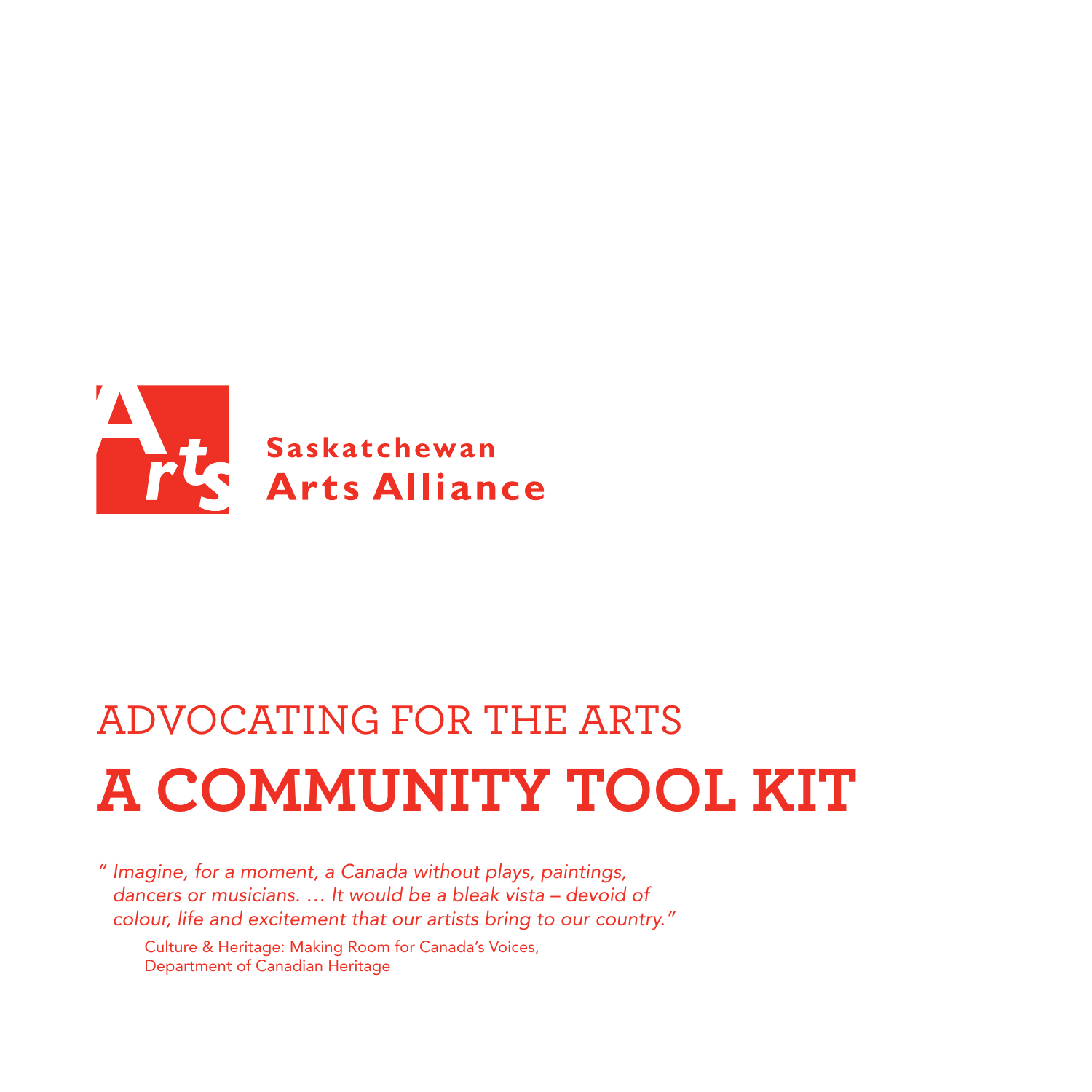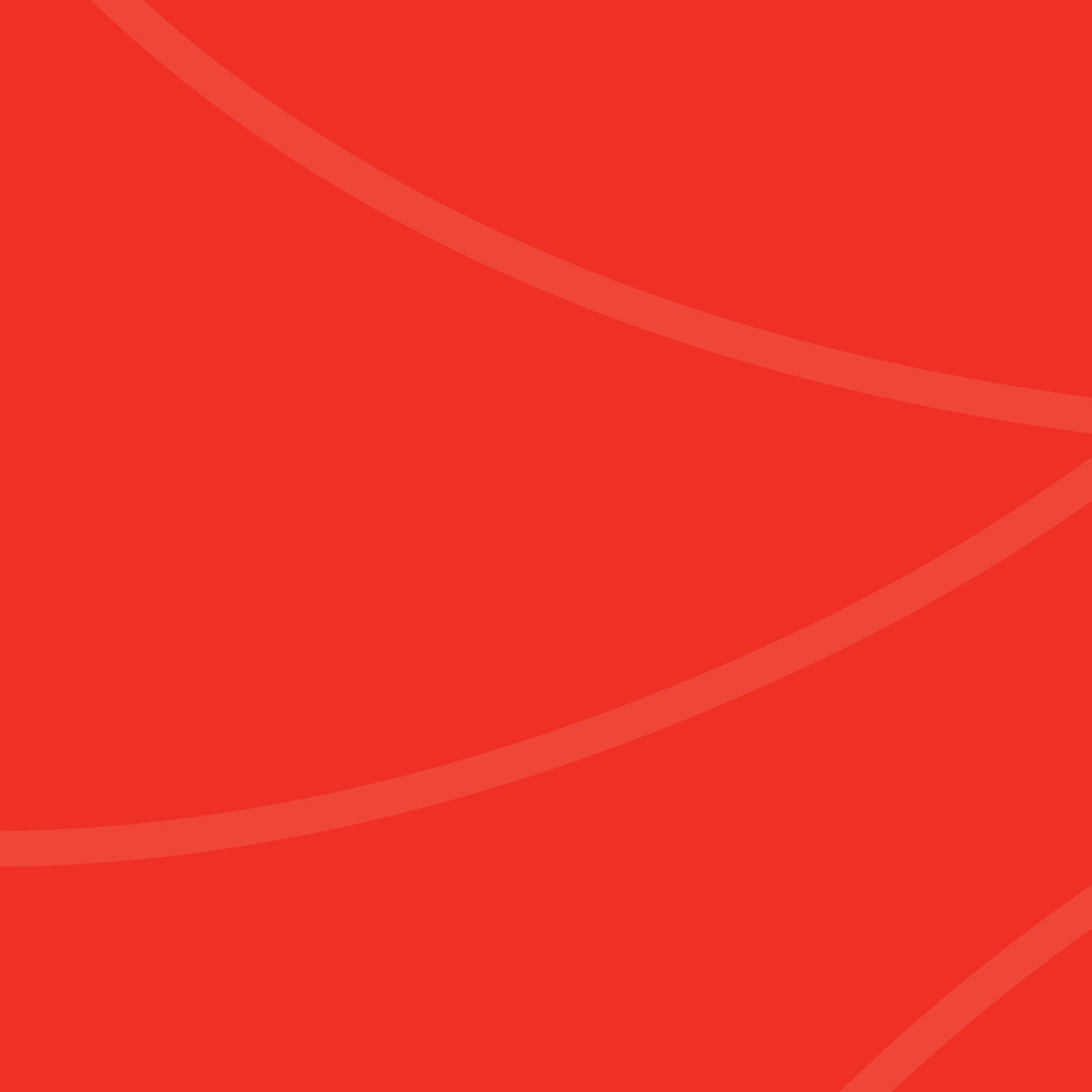# **ADVOCATING FOR THE ARTS**

Anyone who cares about arts and culture can learn to advocate for their importance – artists, patrons, volunteers, cultural supporters, participants and youth.

Art advocates can help elected representatives, institutions, service groups, community leaders and fellow citizens understand the economic and social impacts of the arts and cultural sector and show how increased arts opportunities and activities benefit their communities. They can persuade members of decision-making bodies to enact decisions favourable to their cause or to defeat or rescind unfavourable decisions.

Because there are many competing requests for public and private funding, facilities, resources and support within a community, it is important that those who care about the arts create a strong voice at the community level. Decisionmakers need to know the views of their constituents in order to set priorities and plan for the future.

Arts advocates should remain confident and unapologetic knowing that support of arts and culture is an investment in community development – not a handout.

" [It] is time that all of us who care about the arts – both within and outside the arts community – join together and take action. … [It] is not enough to preach to the converted. It is not enough to talk about this at arts conferences. The only way we will succeed in obtaining sustained investment in the arts – from all levels of government and the private sector – is by bringing the evidence and the arguments directly before the people who hold the purse-strings. "

John Hobday

Director, Canada Council for the Arts, 2004 Chalmers Conference (Feb 27, 2004)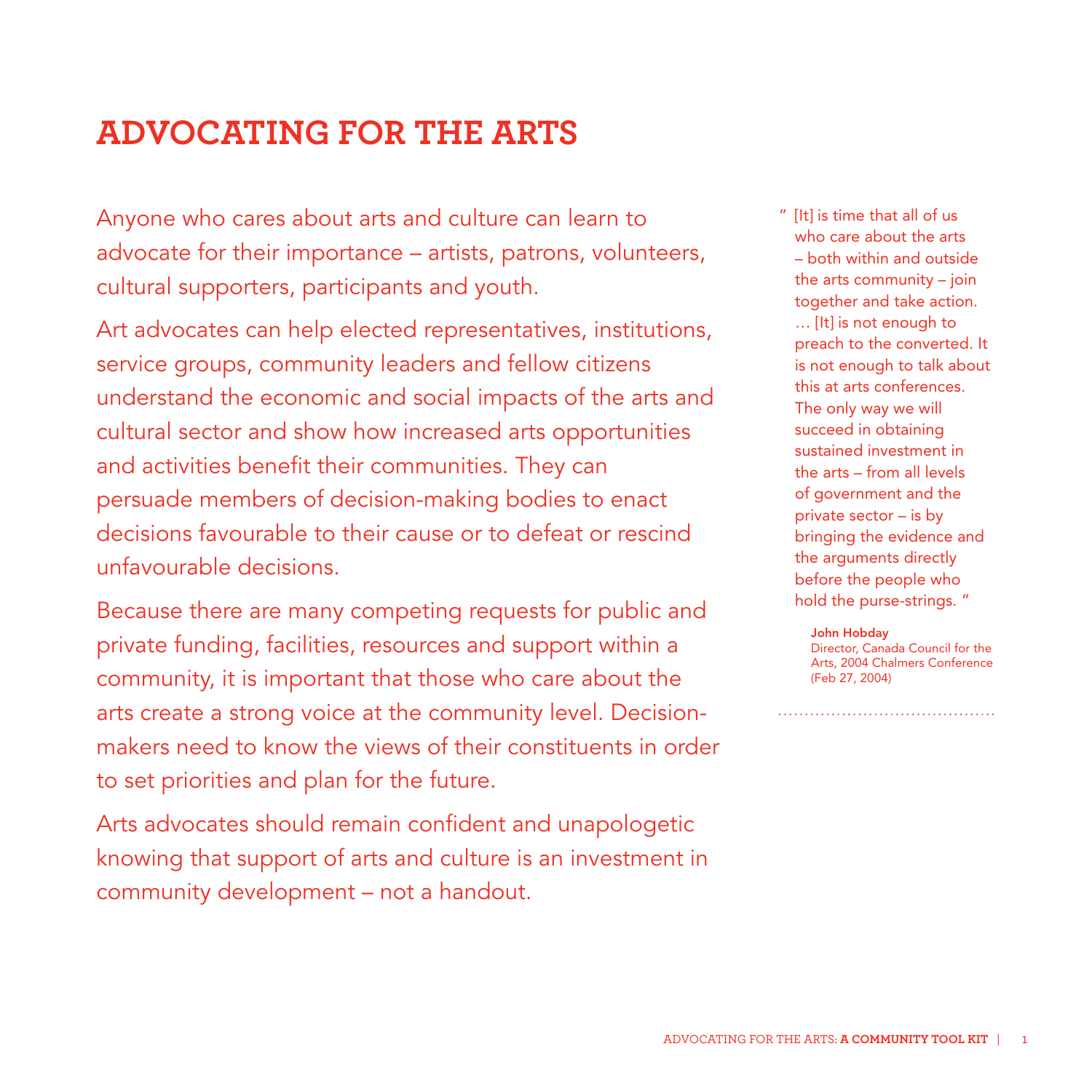An advocacy plan will help you set An auvocacy processes. your messages and evaluate the results of your actions.

> Advocacy is the act or process of supporting a cause or issue. An advocacy campaign is a set of targeted actions in support of a cause or issue to: build support for that cause/issue, influence others to support it, or try to influence/change legislation that affects it. "

*IPPF Advocacy Guide 1995*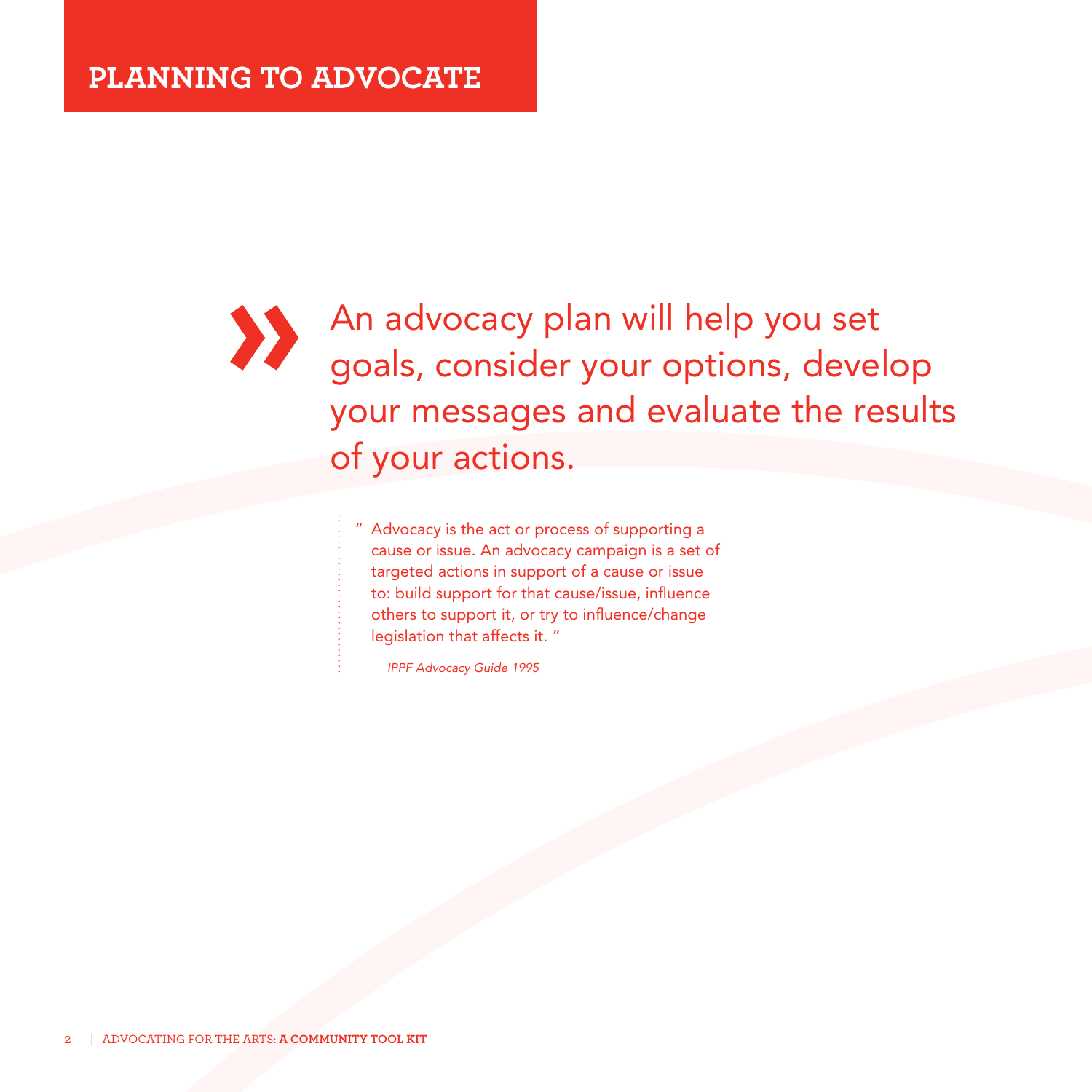## **1** Define your Goals and Objectives

Consider the issue or problem that your community is facing and clearly articulate your aspirations. This is your goal – a broad statement of what you want to achieve over time. Be realistic. Phrase it in the positive rather than the negative. From your goal, develop shorter-term objectives.

For example, the Saskatchewan Arts Alliance Equity for Artists Initiative used the following:

**Goal:** To advance the economic and social position of Saskatchewan artists and to ensure equity for all artists.

**Objective:** Appointment of the Advisory Commission proposed in the 1993 Minister's Advisory Report on Status of the Artist.

> Issues must be seen to be in the public interest in order to garner support from decision-makers, so set a goal that is feasible at the community level.

# 2 Understand your<br>Opportunities an Opportunities and Challenges

Knowing how decision-making cycles work will help determine the most appropriate method and time to make your case for support of the arts. Are there upcoming events or campaigns happening in your region, grant deadlines or other community initiatives that could work to your advantage?

Identify the resources you can direct towards your advocacy efforts. These should include knowledge and expertise, existing advocacy information, financial resources and volunteers. Be specific. Remember, your most valuable resource is a committed and determined network of likeminded individuals.

Understand your challenges. What roadblocks are in the way of achieving your objectives? These could include opposing views within the community, competition for limited funds and facilities, tight time-lines or lack of resources or expertise.

Understand all sides of the issue, not just your own. In order to affect change, you must be aware of the challenges and competing interests that decision-makers are faced with and assist them in overcoming roadblocks.

See *Becoming Advocacy-Ready* on page 8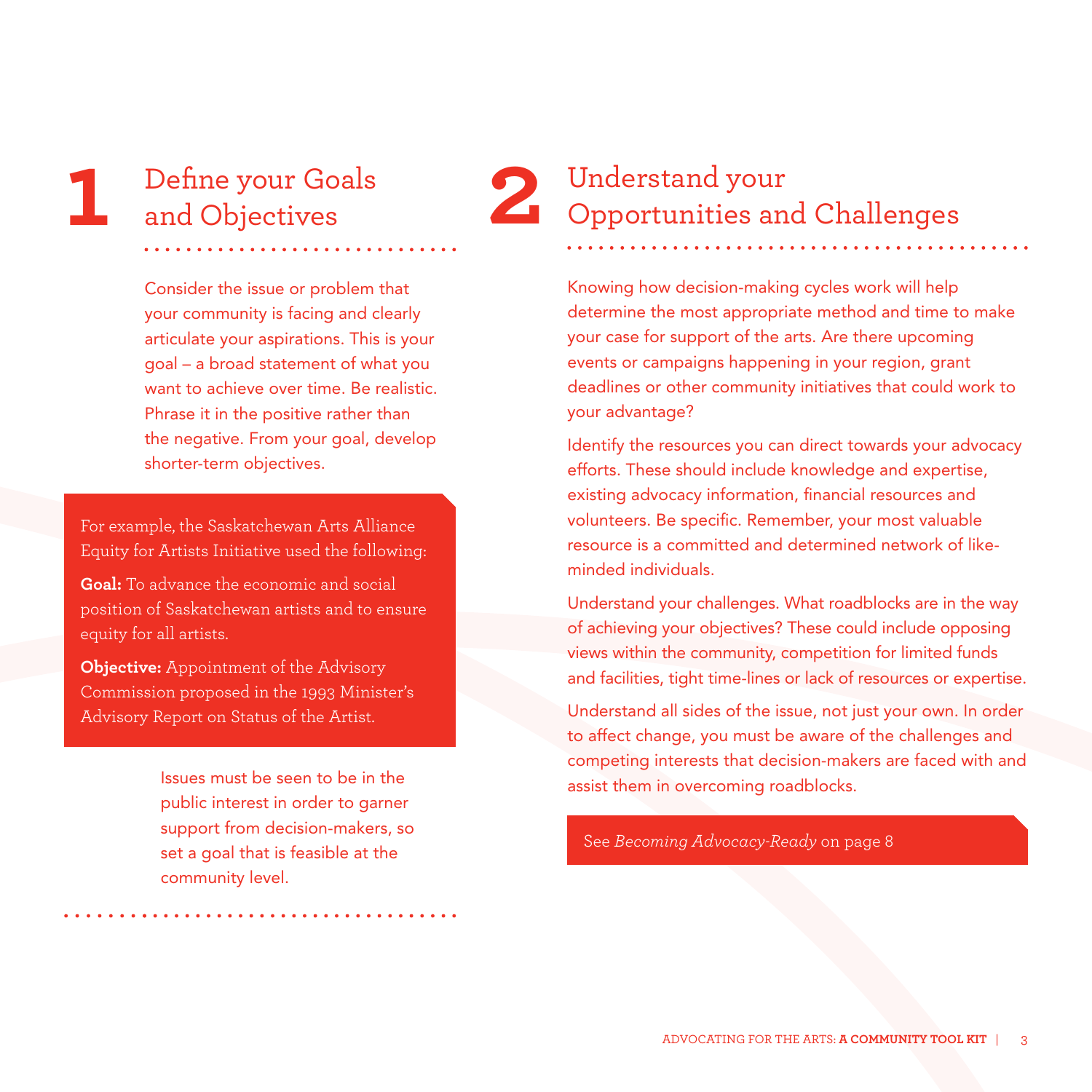

## Create an Advocacy Statement

It is essential to have a key statement encompassing the most important thing that you want people to know. It should be easy to say and remember and be no longer than 15 words. This statement should be used consistently and tailored so that it can be used in conversations, interviews and presentations.

Your advocacy message should spark a feeling or an emotion and motivate people to act. Your message must be of importance to your target audiences, otherwise they will tune it out.

Canadian Conference of the Arts used "Arts for Life" as their banner for an awareness building campaign.

Americans for the Arts launched a campaign to keep support for the arts in the economic recovery bill and used the slogan "Arts = Jobs".



Knowing whom you want to target with your message is essential in designing a strategy. Identify the decisionmakers and those who influence them.

Remember that many people are involved in the decisionmaking process. Develop a list of targets and learn about their background information; get to know their assistants and employees as they are key resource people. Don't forget the opposition – political winds shift regularly.

Include the media. They are an important part of any public awareness effort and can assist you in garnering support and influencing your target audiences.

See *Becoming Advocacy-Ready* on page 8

# **5** Make a Plan

In order to achieve your objectives you will need a plan. Identify the various tasks and activities that will move you towards your goal.

Prioritize them. Establish time-lines and set deadlines. Identify the resources and support you will need. Build a budget identifying both income and expenditures. Decide on leadership, spokespeople and individual and group assignments. Determine how you will measure your success as you move towards your goal. Monitor your progress regularly.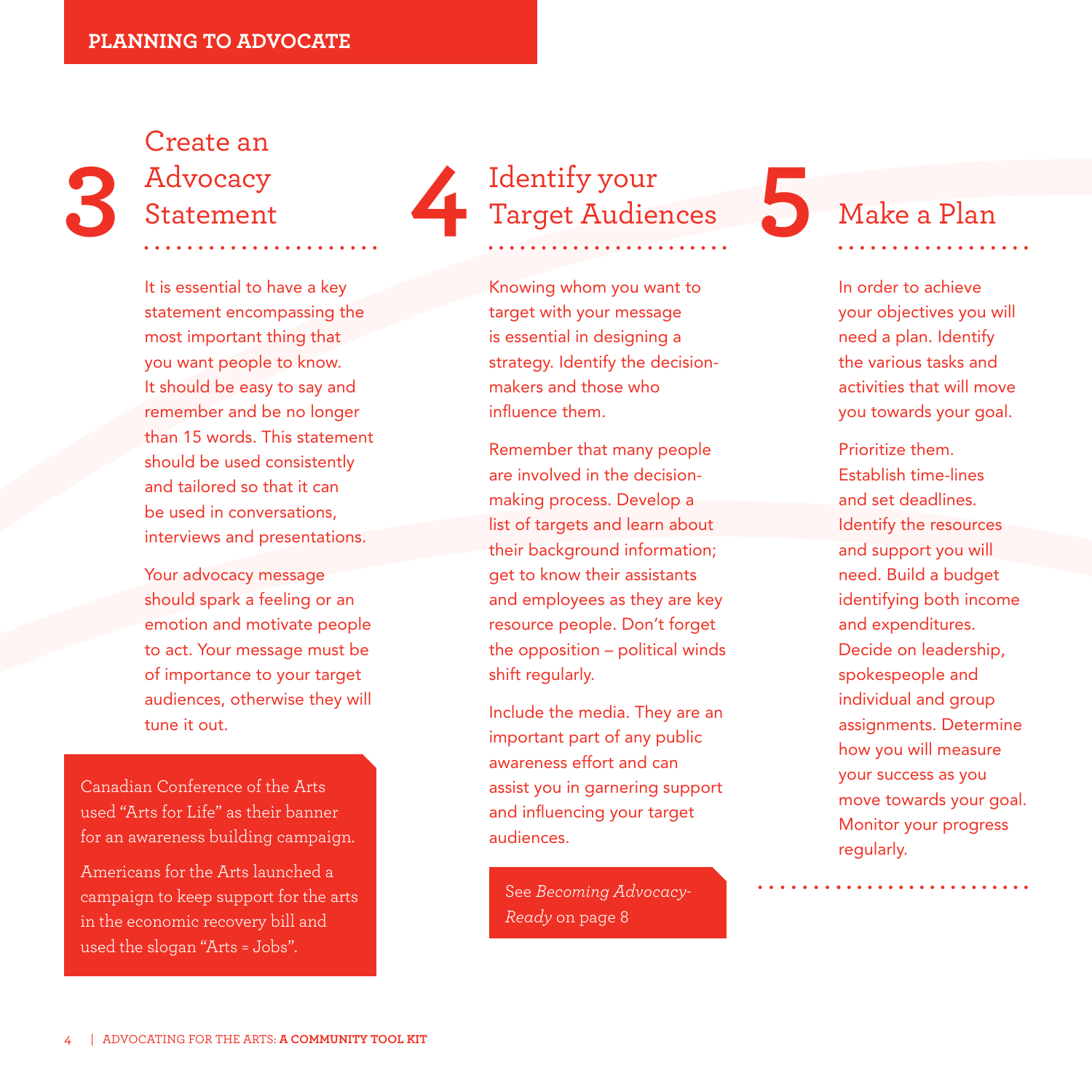# **6** Develop a Communications Strategy

While your ultimate target is to reach the decision-makers, there are many other audiences you will want to reach out to for support. Each will have slightly different needs and interests that you will have to cater to in order to be effective.

Tailor and refine your messages for each target audience identified in your advocacy campaign. Identify who you are communicating with, what you are communicating, when and where you will deliver your message, why you are targeting them, and how much it will cost you in time and resources.

Develop points, stories, examples and statistics that support your key message. Focus on the solution – not the problem. Be specific in your message and request for action. Give clear reasons why decision-makers should support your issue.

Incorporate the many benefits of the arts into your advocacy messages. These could include related issues such as economic and community development, tourism, educational opportunities and benefits to youth.

Build credibility by communicating an articulate, courteous and reasonable message that is sensitive to the realities of the decision-making process.

See *Getting Your Message Out* on page 14 and the inserts *Statistics* and *Information & Resources*

# **7** Cultivate Allies

There is strength in numbers. Decisionmakers are more likely to support your issue when a broad cross-section of the community is involved. The more people that you are able to reach and move with your campaign, the more support you are likely to gain.

First, target those that are most likely to be supportive. Ensure grassroots arts consumers understand the importance of supporting the arts programs they enjoy. Focus efforts on those who can help you reach your goals. Link the arts to other issues like education, social concerns and economic and commercial development.

Effective and trusted working relationships with decision-makers can build goodwill for the future. It is much easier to obtain help when it is really needed if a relationship has already been established.

See *The Arts in Your Community* on page 12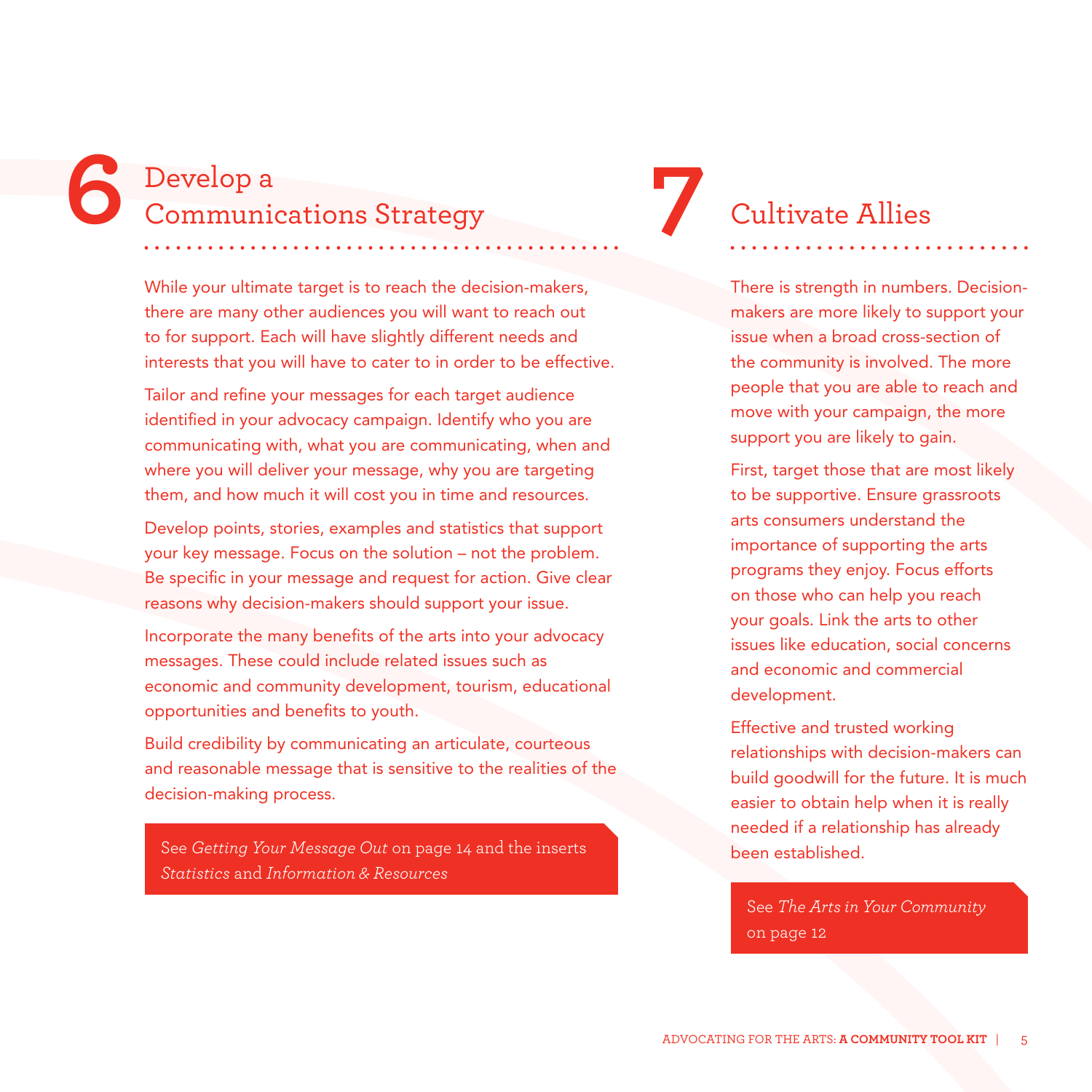# **8** Advocate

Now that you have identified your target audiences, developed a work plan and clarified your messages it's time to put the plan into action.

Be cooperative and prepared to make compromises. Never burn bridges, even with those that do not agree since they could become important allies in the future. Separate partisan politics from your advocacy efforts.

Bear in mind that decisions do not happen overnight, it can take many months or years to reach your goal. Be patient and determined. Incorporate follow-up activities that will help reinforce the importance of the issue.

During election campaigns, inform candidates of your positions on arts issues, invite candidates seeking public office to attend your meetings, recruit candidates who share your values and support campaigns that will advance your cause.

# **9** Monitor & Evaluate

It is important to continuously monitor and evaluate your efforts. What worked? What didn't? Why?

Keep track of which initiatives are effective and which ones are not. This will be useful when planning future efforts.

# **10** Celebrate your Successes

Celebrate each success and recognize your supporters as you progress towards your goal.

# **11** Renew

Now that you have achieved initial successes, it is time to set new goals and objectives. Learn from your campaign and plan for additional opportunities for the arts in your community.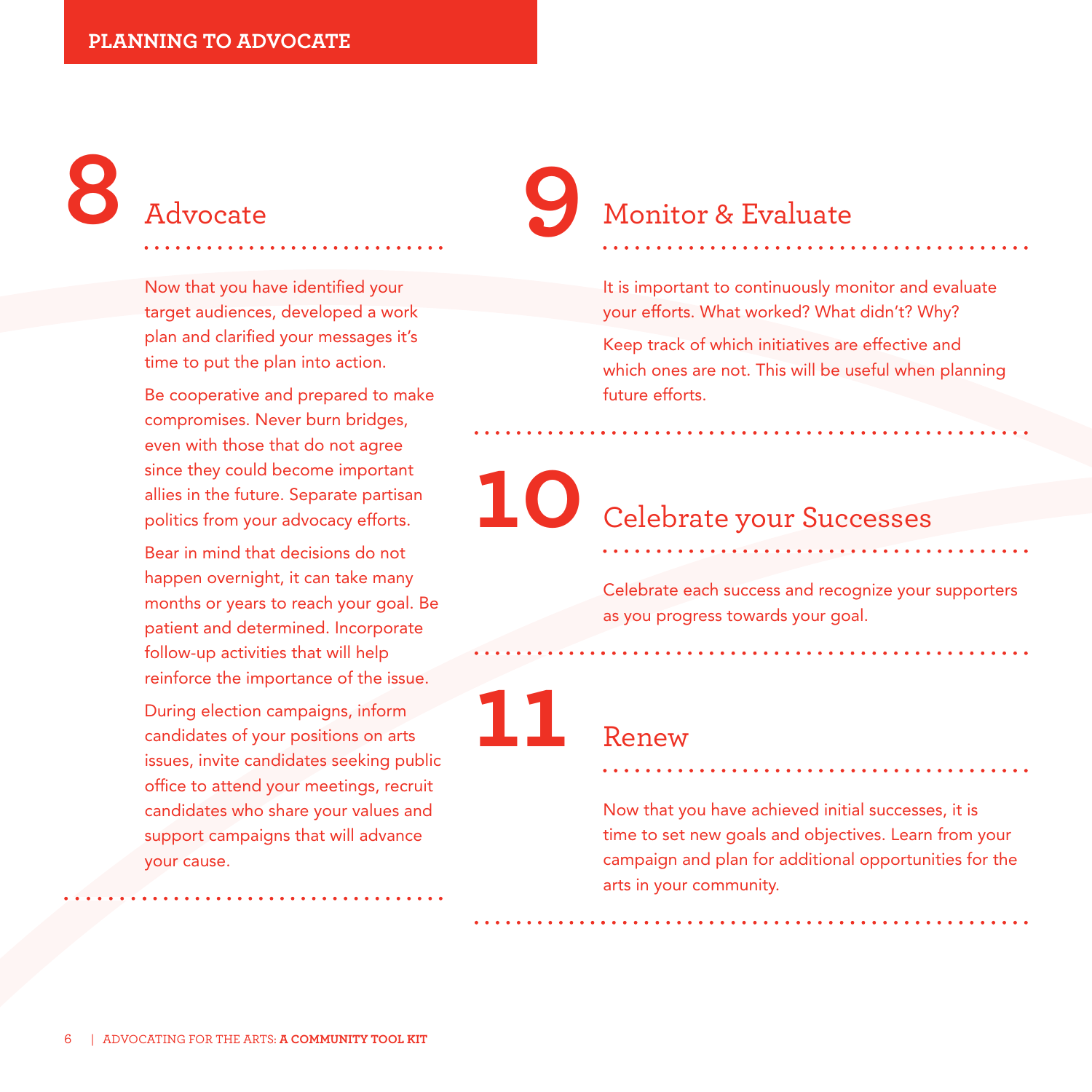# **Details & Tips**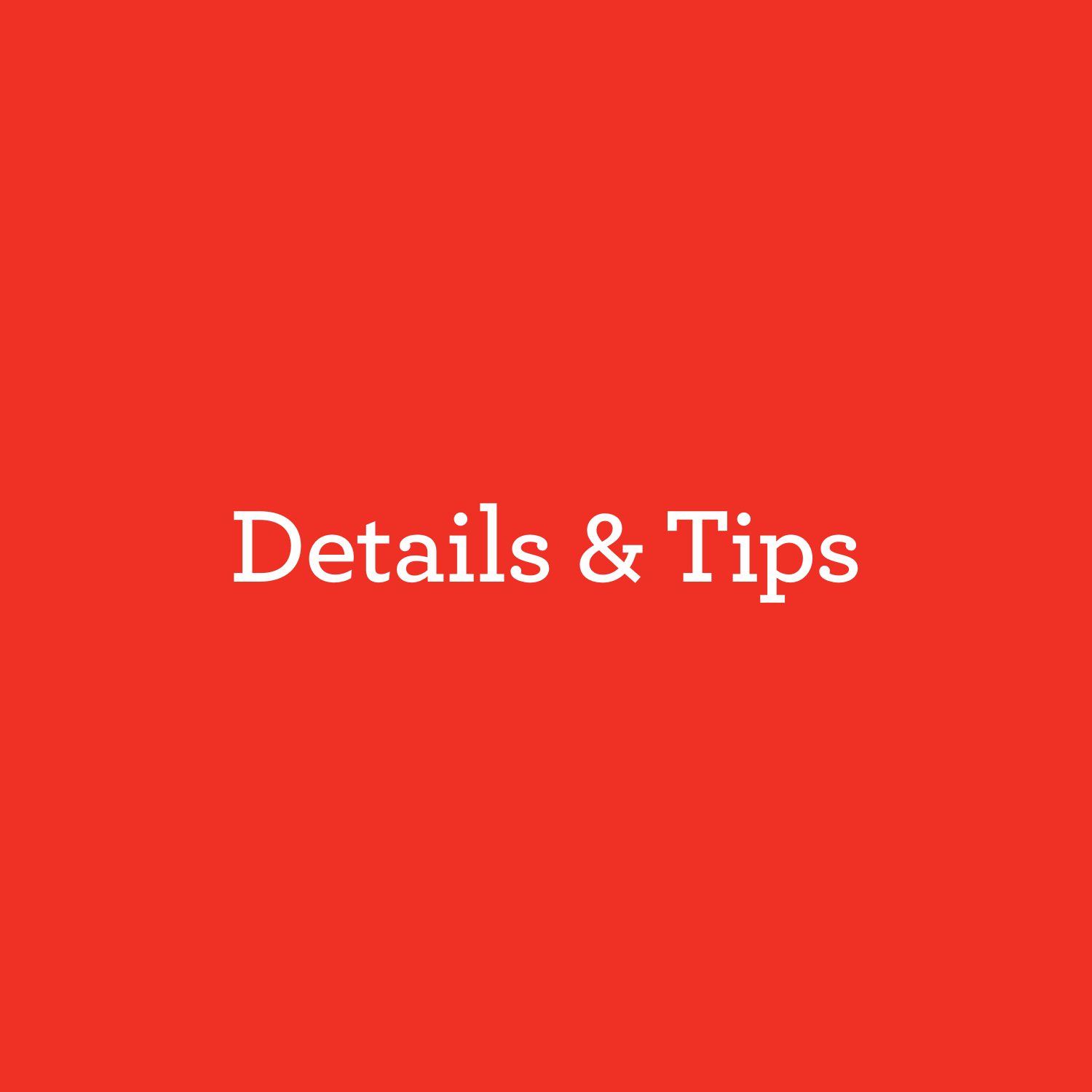#### **BECOMING ADVOCACY-READY**

"Advocacy is speaking up, drawing a community's attention to an important issue, and directing decisionmakers toward a solution. Advocacy is working with other people and organizations to make a difference."

*CEDPA: Cairo, Beijing and Beyond: A Handbook on Advocacy for Women Leaders*

> Be informed of arts issues, current policies and practices. Subscribe to provincial and national arts e-news bulletins.

Whether you are dealing with municipal, provincial or federal governments, their departments or agencies or other decisionmaking bodies, become familiar with their rules, processes and structures. Do your homework. You must have a working knowledge of the process in order to affect it.



Help decisionmakers understand how support for the arts helps them to achieve other goals in areas like economic growth, educational and community development. Position the arts as a part of the solution to larger problems.

**Educate**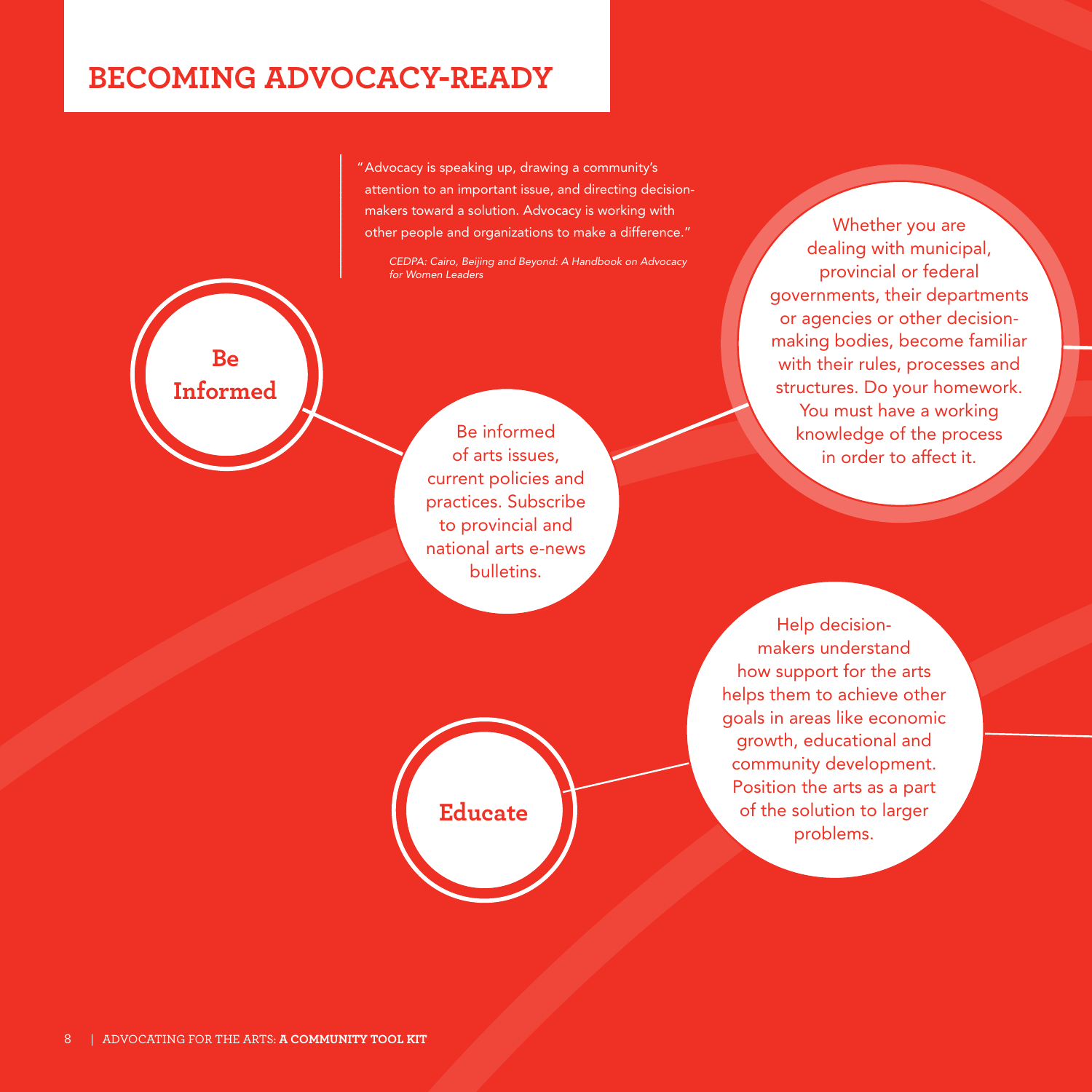Attend candidate forums, town meetings, city council, and committee meetings. Use them as a forum to learn as well as to discuss the importance of support for arts and culture, and to generate interest among community members.

Become a credible resource for advice and information.

**Communicate** with decision-makers on a regular basis, not just when a crisis occurs. Keep them informed of both concerns and successes. Provide them with annual reports, research and studies on arts issues, guides to programs, arts attractions and a calendar of events.

Invite them, their staff and family members to attend arts events, performances and exhibitions. Connect them with board members, artists and creators. Offer them backstage tours and an insiders look at the arts.

Send out advocacy information to your network of supporters and organizations.

ADVOCATING FOR THE ARTS: **A COMMUNITY TOOL KIT** | 9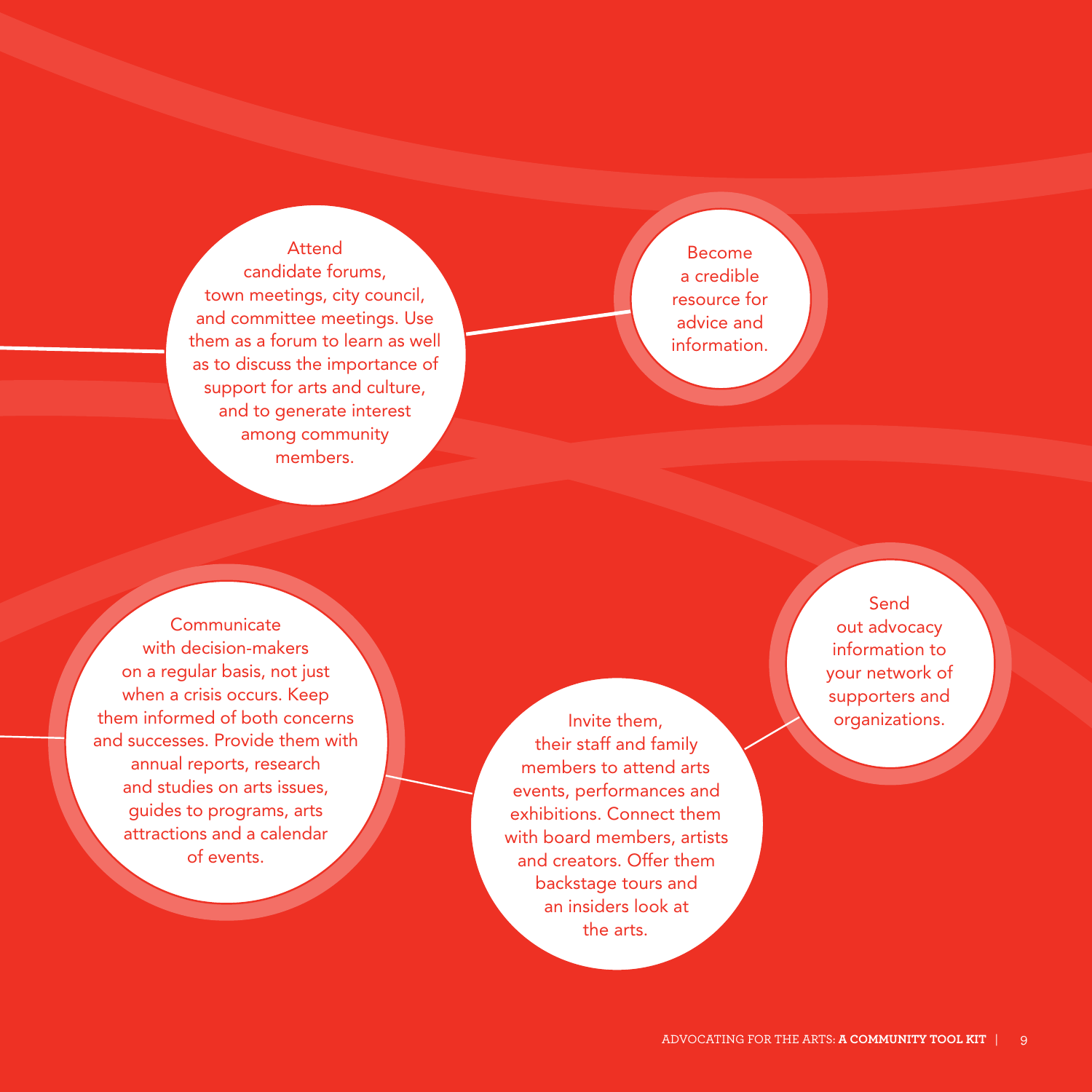# **Build an Audience of Allies**

Keep your audiences, participants, patrons, arts consumers and their families up to date on advocacy issues.

Credit funders in advertising, news releases and printed programs to raise the visibility of arts funding and to let audiences know the value of public and private support for the arts.

> When recruiting volunteers to work as arts advocates, include community leaders who are active in the arts and those who know the decisionmakers personally.

Be sure to join with others, including unusual partners - do not just preach to the converted.

10 | ADVOCATING FOR THE ARTS: **A COMMUNITY TOOL KIT**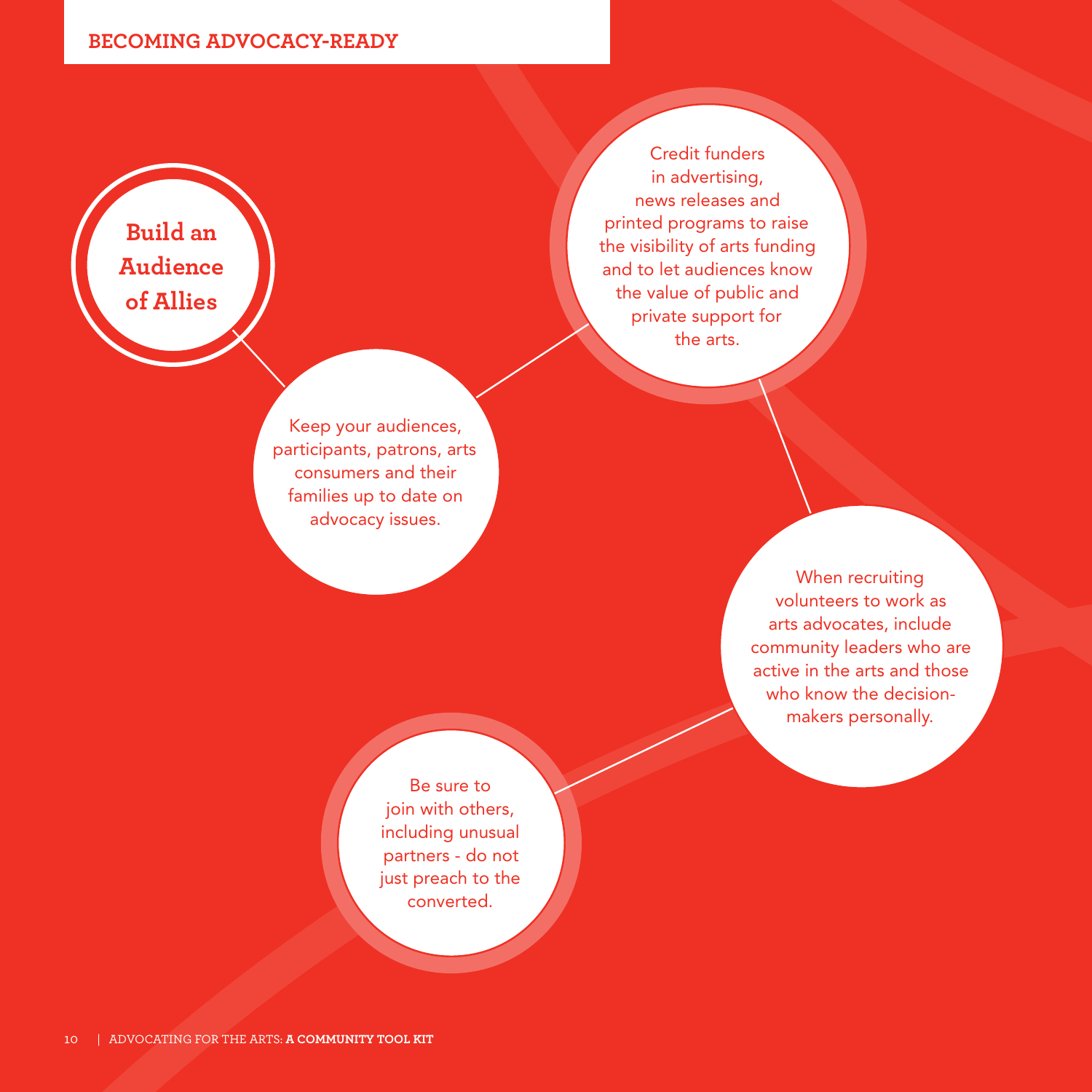# **Support Grassroots Advocacy**

Work collaboratively with neighbouring communities and other arts practitioners to maximize support and influence for the arts. Rally their members and audiences as advocates for support of arts programs and initiatives.

Participate in a province-wide coalition of advocates to advance public support for the arts. Contact the Saskatchewan Arts Alliance for more information.

**Communicate** with a network of advocates to keep current about federal, provincial and municipal legislation affecting the arts. Make them aware of your issues and concerns.

Promote alliances between arts advocates and nonarts advocacy groups with mutual or related interests.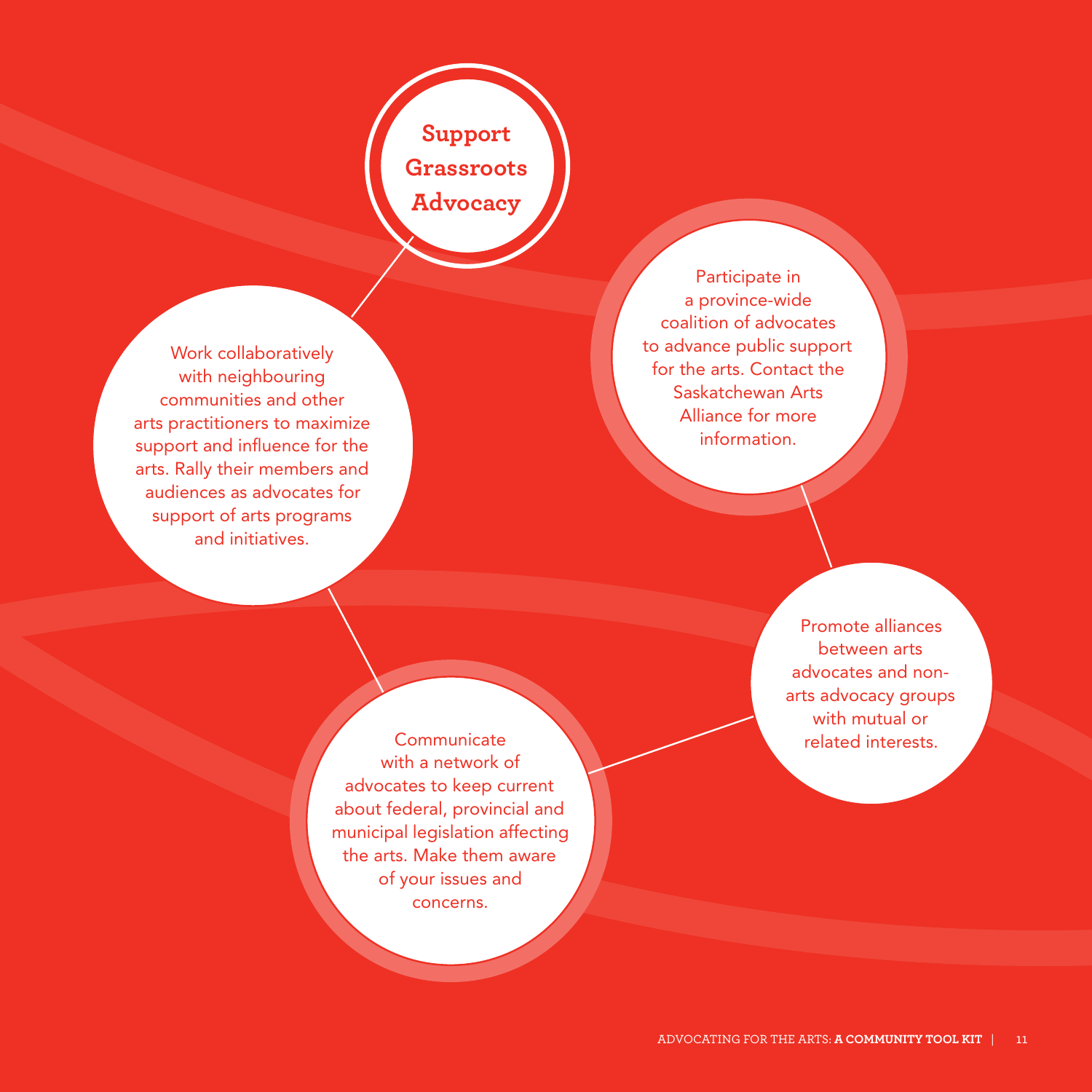#### **THE ARTS IN YOUR COMMUNITY**

X

Benefits of the arts extend into many aspects of our lives and our communities. Use these benefits to support your messages and involve other sectors of society.

#### **Economic Development**

The arts create employment for a significant number of people across Canada, generate tax revenue and increase consumer spending. It is a growing sector that creates and attracts new businesses. The arts are an essential element in the new global economy – not only for their entertainment value, but also for the skills that they develop within individuals.

#### **Tourism**

The arts attract tourists by defining and enhancing a community's unique characteristics. Artistic and cultural activities attract tourists and encourage them to stay longer in an area.

#### **Education**

Many studies have shown that exposure to the arts improves academic performance and basic skills and attitudes. The arts help students learn other subjects and enhance their academic performance. Music translates into better math skills. Drama is correlated to stronger reading, writing and language skills. School attendance increases and dropout rates decrease among those that participate in the arts. The arts challenge people to think critically and to solve problems creatively, skills that are now in high demand.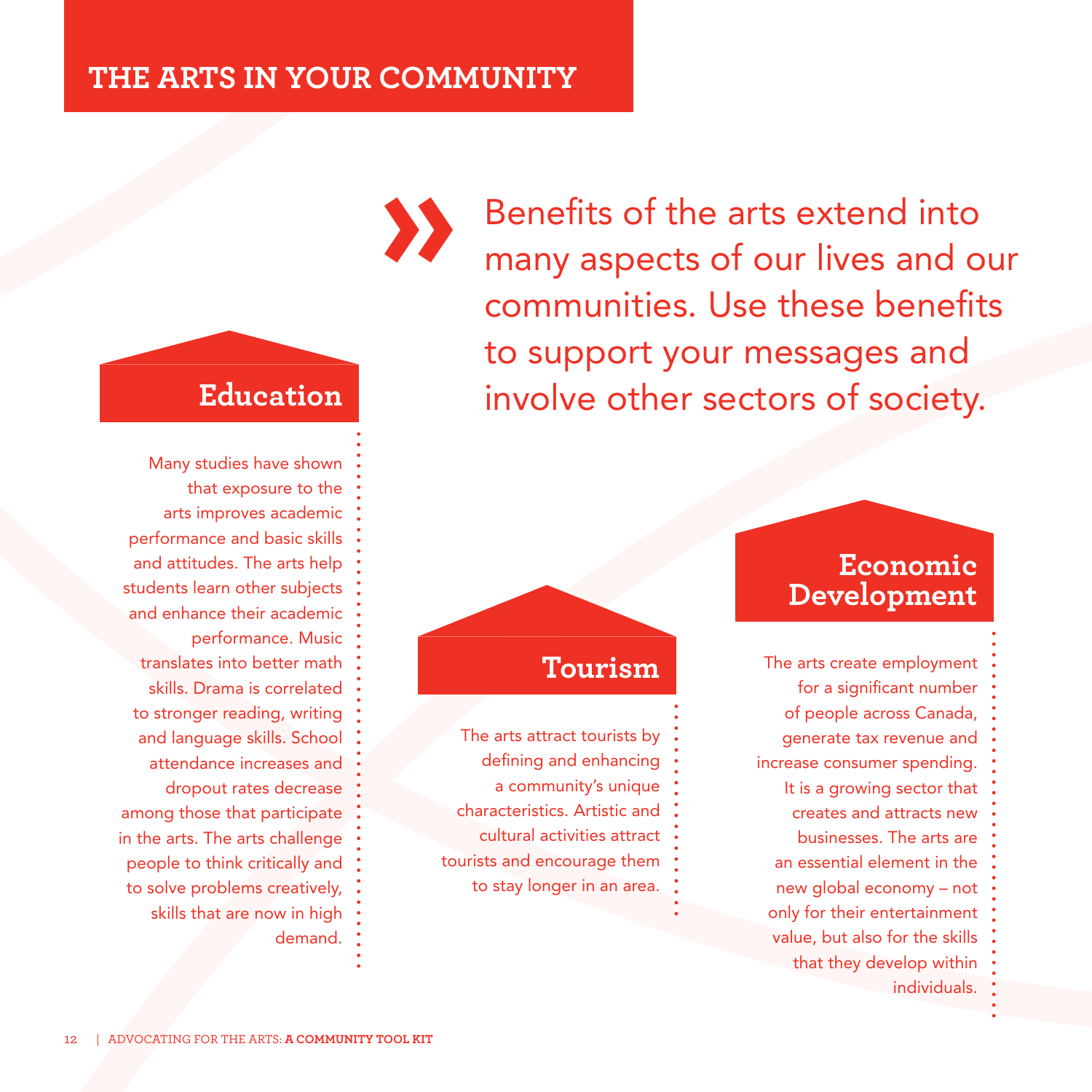#### **Diversity**

Cultural heritage is preserved and diversity is expressed through the arts. The arts can bridge barriers between cultural, racial and age groups and create respect for cultural distinctiveness. They build social bonds and improve self-image and tolerance.

## **Youth**

The arts provide motivation, self-discipline, self-criticism and the ability to work in a team. The development of social skills helps to keep youth out of trouble, which contributes to a more civil and enriched society. The arts help maintain and attract a young population.

#### **Community Revitalization**

Downtown areas and small towns are revitalized by the arts, making communities more active, interesting, attractive and pleasant places to live. Arts and culture can help put a community "on the map".

#### **Healthy Communities**

The arts can increase individuals' mental and physical health and wellbeing, while reducing stress and anxiety. They foster a positive atmosphere and motivate residents to gather their energies and skills in order to create their own art and crafts.

#### **Intrinsic Factors**

The arts help individuals identify and define themselves and the communities in which they live. The arts move, inspire and challenge individuals. They generate enjoyment, lifelong learning opportunities and enhanced ways of living.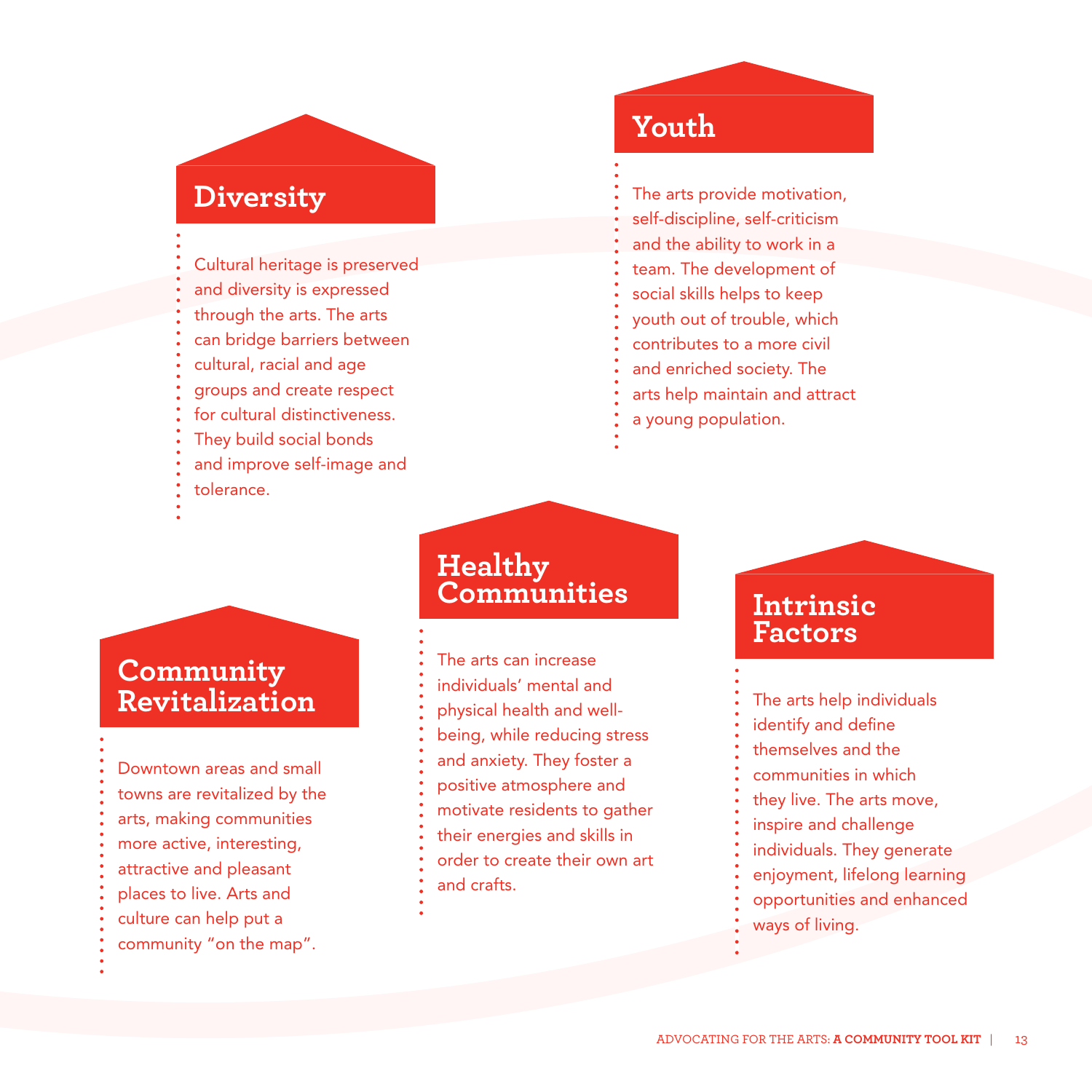#### **GETTING YOUR MESSAGE OUT**



Use a variety of methods to get your arts advocacy information and messages to your target audiences.

# **Word of mouth**

- > Give people a reason to talk about artists and arts issues.
- > Identify when, where, and how opinions are being shared. Listen and respond to supporters, detractors, and neutrals.
- > Provide supporters with the information and tools that will assist them in spreading the message.
- > Talk to community leaders, likeminded groups, patrons, suppliers, families and youth.
- **>** Networking is one the cheapest, fastest, and easiest ways to get your message out and build critical mass.

## **Face-to-face visits & meetings**

- > Meetings with decision-makers are most effective and help to establish a solid working relationship.
- � You may only get 15 minutes, so be prepared and respect the time allocated. Present your key issues and provide appropriate depth.
- > Provide a short briefing paper that clearly outlines your position.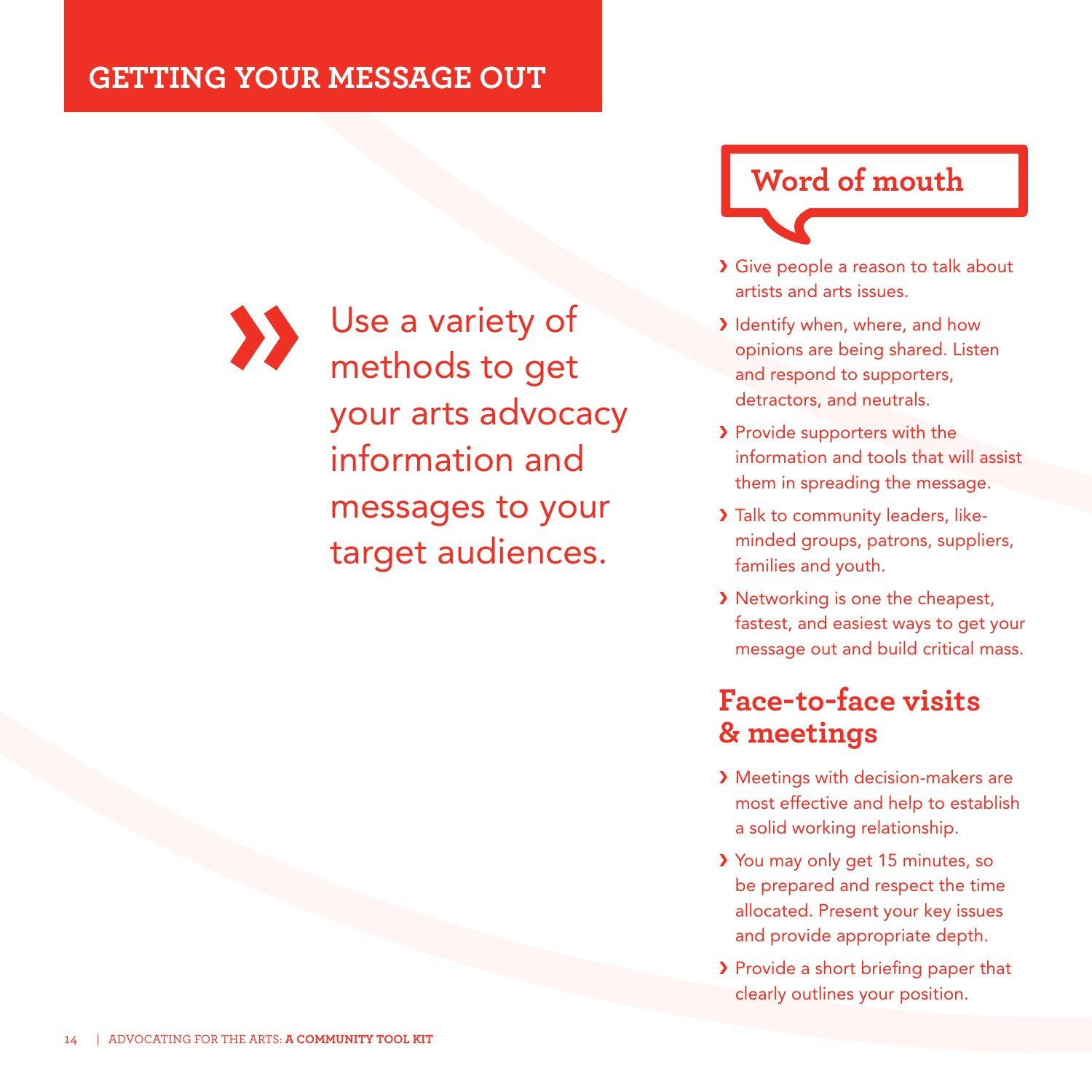## **Town hall meetings & public forums**

- > Raise arts issues at public forums and ask key questions specific to your issues. Your messages will involve and educate other members of the community as well as the decision-makers.
- > Talk about success stories. Demonstrate how the arts improve the quality of life in your community.

#### **Partnerships & Coalitions**

- > Meetings with decision-makers are most effective and help to establish a solid working relationship.
- � You may only get 15 minutes, so be prepared and respect the time allocated. Present your key issues and provide appropriate depth.
- **>** Provide a short briefing paper that clearly outlines your position.

## **Newsletters, website and email lists**

- > Use your existing communications tools to inform, enlighten and build support within your network.
- > Social networking sites and blogs are quickly becoming an important and effective means of distributing information and encouraging participation.

## **Brochures, fact sheets, flyers…**

- > Distribute promotional and advocacy material to members, patrons, arts advocates and affiliated networks. Leave copies at town hall, community centres and tourist booths.
- > Post copies on your website and distribute via email.

# **Position Papers**

- > A formal position paper or briefing document for decision-makers clearly states your case, its history, statistical and financial information and proposed solutions.
- > Incorporate visual reminders.

## **Banners, Posters, Displays**

- > Use in high traffic areas and at events.
- > Develop a record system to keep them up-to-date and utilized.

# **Handouts/Giveaways**

- **Y** Visual reminders reinforce awareness.
- > Buttons, stickers and other promotional material can be used to build goodwill, be an incentive for action, communicate a message or simply create awareness.
- > Make sure that they are unique and creative – you want people to use them

# **Mailings**

- > Direct mailings must capture the reader's attention fast and prompt them to take action.
- > Personalize your message as much as possible.
- If applicable, use a P.S. as it is one of the most frequently read parts.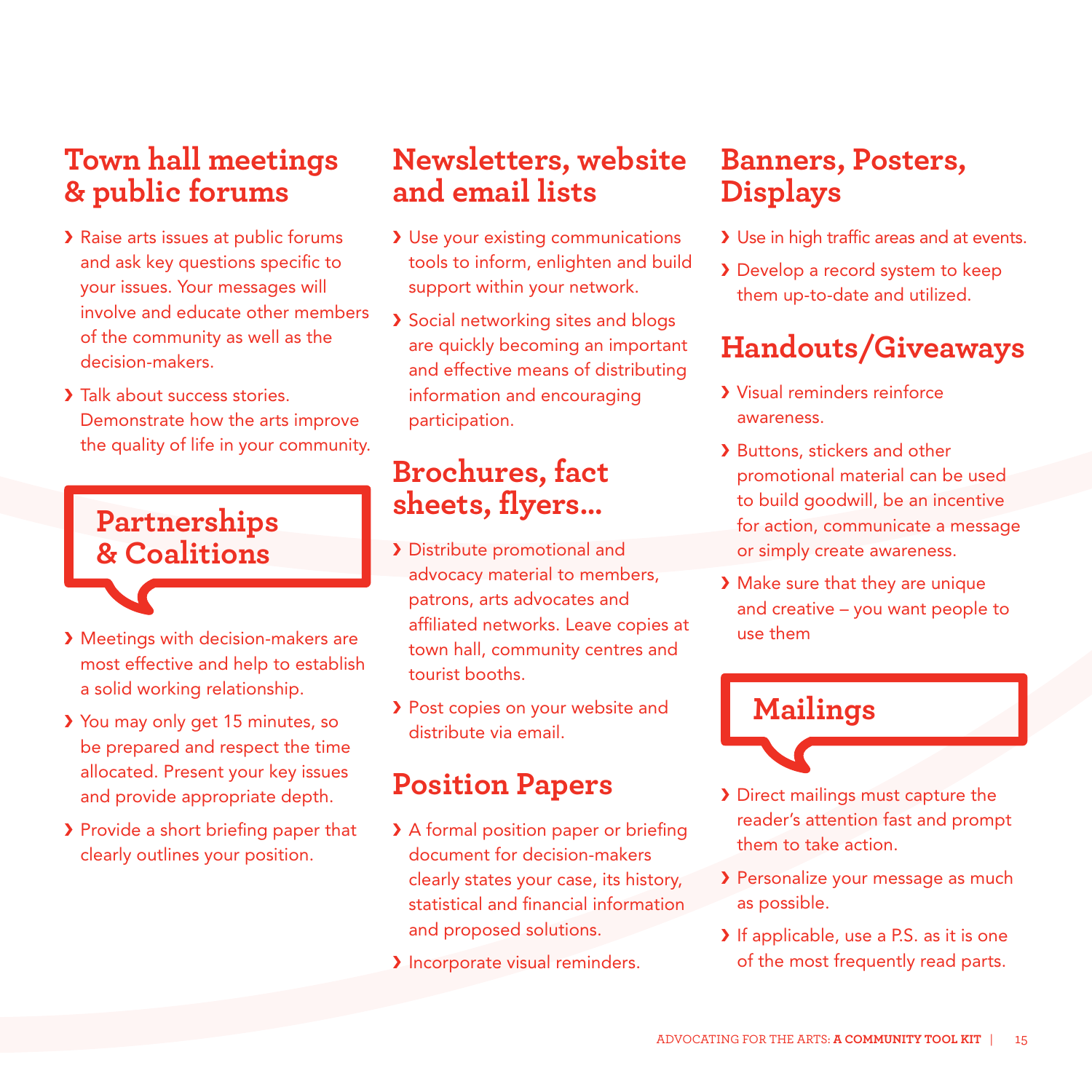## **Letter-writing campaigns**

- > Encourage supporters to send letters to decision-makers.
- > Prepare a draft letter clearly stating your case and desired outcome. Keep it short, not more than one page. Keep the tone courteous but firm. Encourage supporters to personalize or customize the letter.
- > Provide clear instructions to supporters regarding the purpose and destination of the letter and the timeline for sending it.
- **>** Distribute widely and ask people to let you know how many letters are being sent and from whom.

## **Petitions**

> Petitions that include signatures from a broad cross-section of the local population carry weight with decision-makers.

**Public Gatherings**

> Kick off your campaign with a rally. Celebrate successes. Gather supporters to help recover from a setback, show sudden improvement or to raise funds.

# **Media**

- > The media are key to any public awareness effort.
- � Focus on specific media that will reach your target audiences. Ask about the opportunities they offer and information they require.
- > Meet with editorial boards and producers to discuss arts issues and public support of the arts.
- > Get to know the reporters, announcers and hosts most likely to be interested in your issue. Call them to discuss your ideas.
- > Keep track of deadlines. Provide information well in advance.
- � Know what's news and what's not. News means there is new information. Provide factual information. Avoid jargon.
- > Be available. Respond to all media calls promptly but do not over-react.
- > Remain non-partisan avoid making statements concerning the positions of, or your support for, specific political parties or candidates.
- > Respond immediately to negative press on arts-related issues.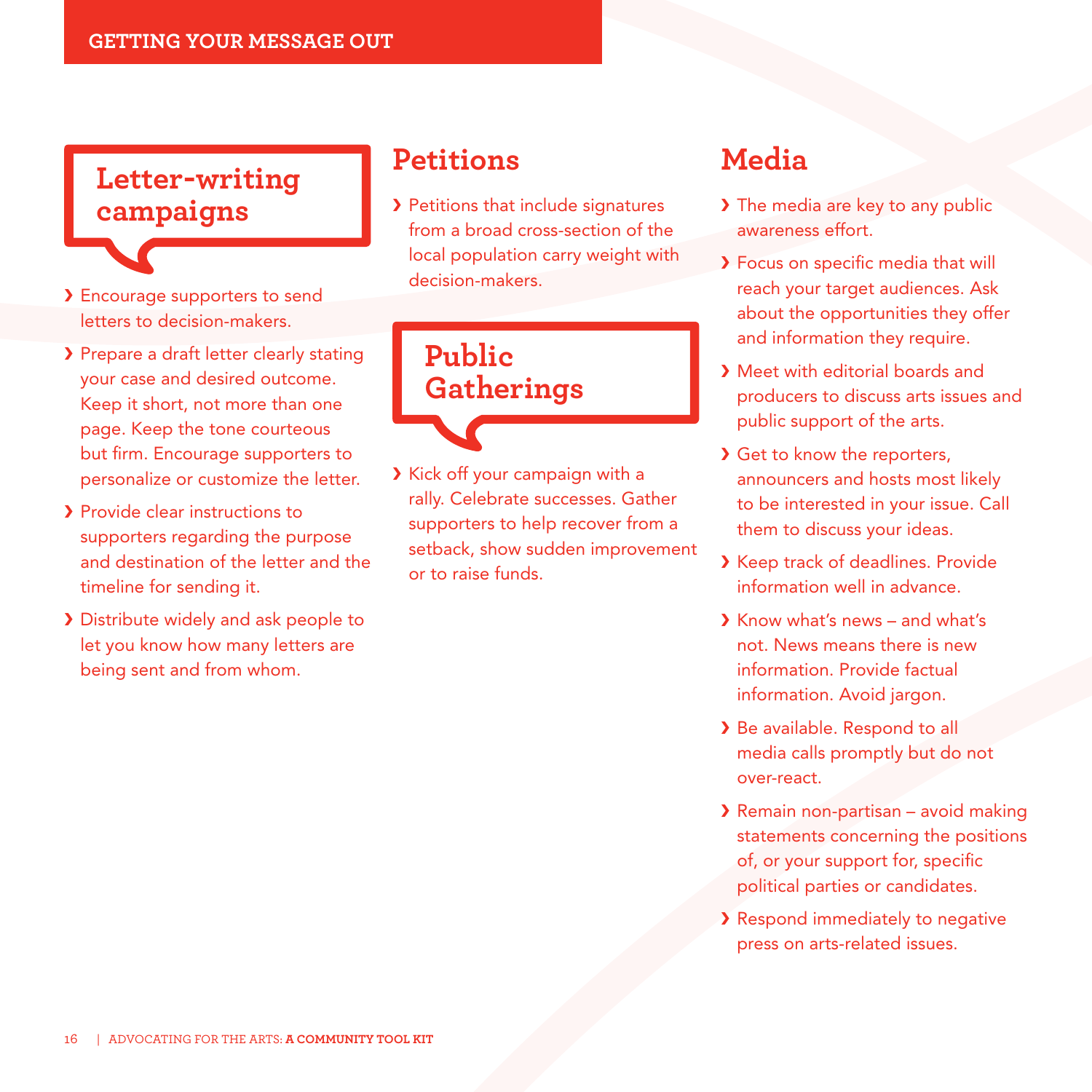#### *Media Releases*

> Media releases should have the most critical information in the first paragraph with facts of lesser importance in descending order. They should be concise - no more than 2 pages. Include contact information and the date. Be sure to cover the 5Ws and include details about local impact and background information. Check websites for guidelines.

#### *Public Service Announcements*

� Most media print or air community calendars and public service announcements free of charge for non-profit community groups. PSAs are run at the discretion of the station when free airtime is available. Check their websites for guidelines. Target your message - don't bother sending an announcement geared to seniors to the local rock station.

#### *Media events or news conferences*

> Hold a news conference or briefing only if you have an announcement of such magnitude or urgency that it is best released collectively to all media. They work particularly well if you are a big fish in a small pond or if it's a slow news day.

#### *Newspapers*

- > In addition to local and regional newspapers, don't overlook smaller papers, university presses, community and organizational newsletters; many are happy to print feature stories and articles.
- > Opinion pieces and letters to the editor can be easier to get in print than you might think, especially if you can tie some current local news to your issue. Ensure that they are brief (under 300 words), well written and pithy, contain accurate information, and are non-defamatory. Send a copy of your printed editorial/letter to influential decision-makers. Even if it does not get published it can still be valuable; it may be considered later on when an editorial board is reviewing an issue.

#### *Radio & TV*

- � Identify programs that would be most interested and open to your stories or a balanced discussion of the arts.
- � When calling talk shows, be patient, it is not unusual for callers to be on hold for 30 minutes to get through.
- > Add to your television appeal by using good visuals such as performances and exhibitions.
- > Weekends are usually slow news days for most local stations and a good time to solicit coverage. Be aware of and expect "breaking news" stories to supersede coverage of your activity.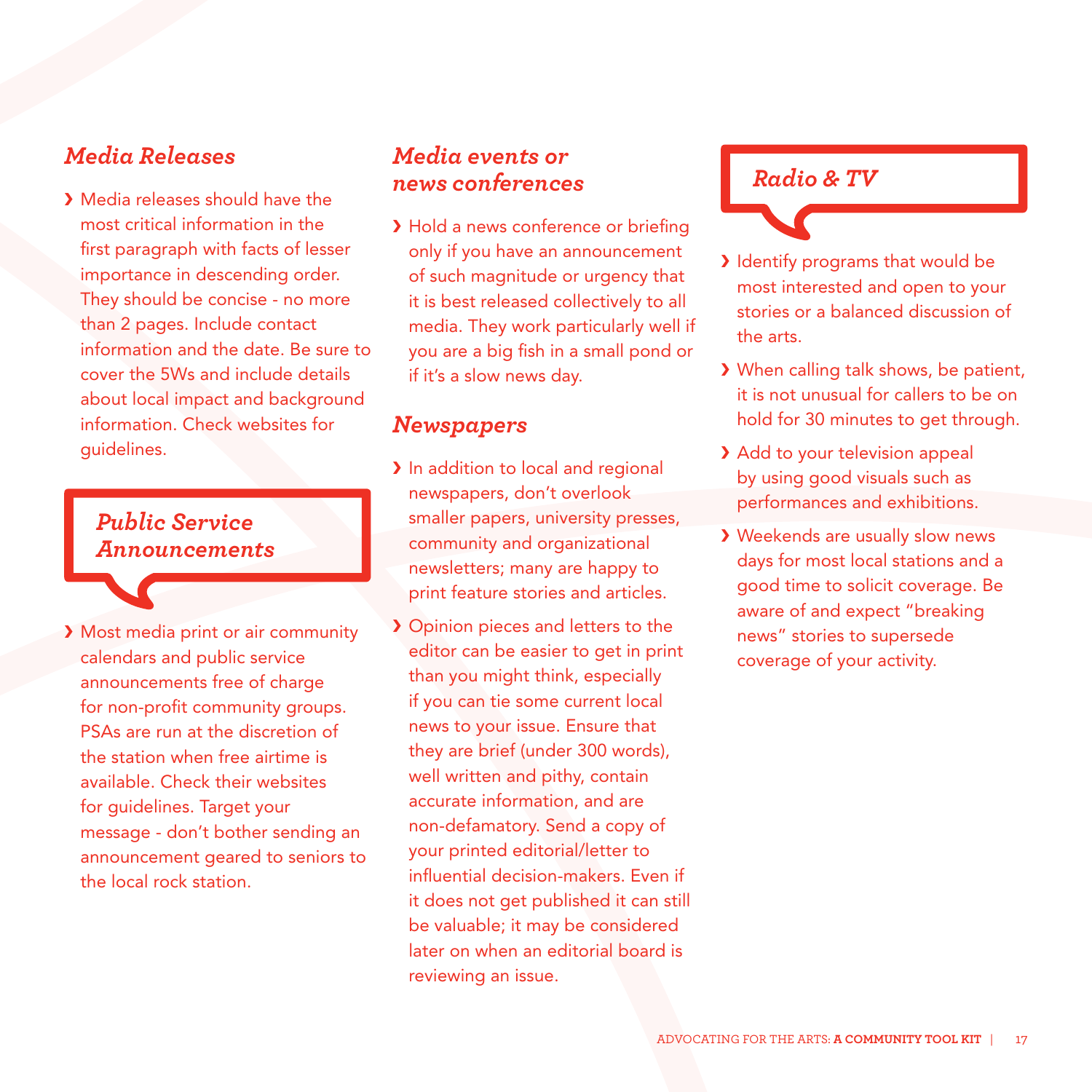#### **ADVOCACY CHECKLIST**

#### **Define your advocacy goal clearly and concisely.**

■ What are you trying to achieve?

#### ● **Why is this a goal?**

■ What difference will achieving your goal make in the community?

- **Understand your organization and its strengths and weaknesses as well as outside challenges and opportunities related to the advocacy goal.**
- Are people in the organization committed to the advocacy goal?
- How "connected" are people in your organization?
- Can you involve individuals outside of your organization in the effort?
- Are there other groups you can collaborate with?
- Do you have all of the information/statistics you need? Do you have real-life local examples (stories) that demonstrate the benefits of the arts?
- What kinds of resistance might you face and how will you overcome resistance?
- What opportunities could arise as a result of the campaign?
- **Define your advocacy message and a list of positive outcomes that will result from you advocacy goal being achieved.**

- What is the key message of your campaign? (The message is ideally one line that tells what you are doing, why, and the overall result).
- From various points of views (e.g. educational, community impact, business, tourism, etc.) what are the positive outcomes of achieving your goal?

#### ● **Develop an inventory of resources available to you.**

- Who are your allies in this advocacy effort?
- How can they assist you?

#### **C Identify the audiences (individuals and groups) that the advocacy effort will be aimed at.**

- Who are the primary decision makers?
- Who influences these decision makers and should they be included as part of your target audiences? (Look back on the outcomes to gain hints as to individuals and groups that might be approached).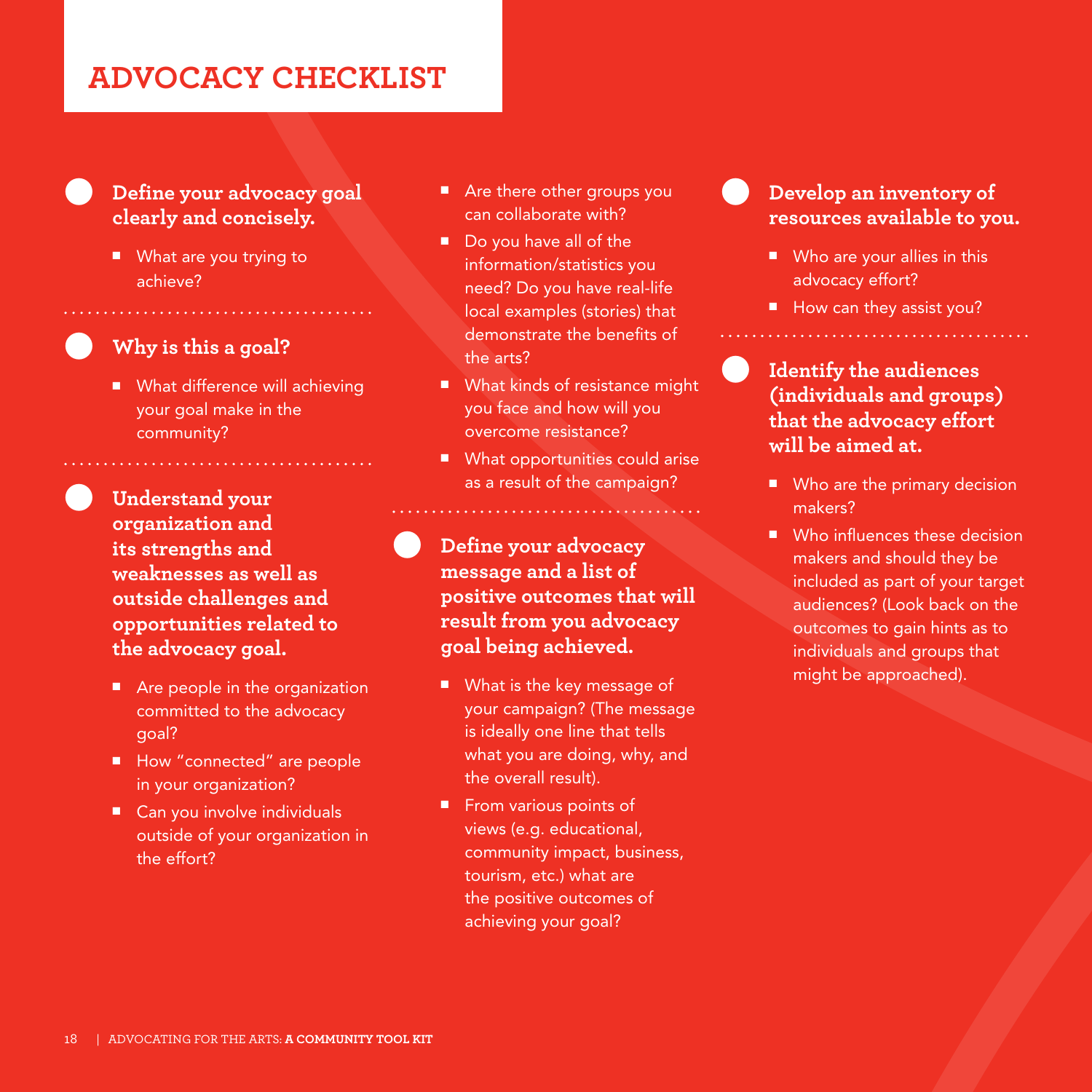#### ● **Research each target audience segment to motivators for support.**

- Do you know what will trigger a positive response from each target audience? (e.g. community cohesion? development of youth? economic gain? etc.)
- Are there people in the community that can help you to understand the motivations of your target audience?

#### ● **Research stories and statistics that support each type of motivation.**

- Can you gather real-life stories that support your advocacy goal?
- Do you have the statistics you need for presentations?
- Will you need any visual materials like pictures or graphs?

● **Determine the resources (financial and human) that will be put towards your advocacy effort.** 

■ How many people in the organization will be involved and what will their role be?

- Are there other individuals that would help you and who will approach them for help?
- How much money can you put towards your print materials and special initiatives/activities?

#### **Determine the ways in which the advocacy message will be delivered.**

- What methods will be used to approach your target audience (One-on-one meetings? Written and/or verbal presentations to groups? Activities involving the public? Partnering with organizations on special initiatives? Approaches to the media? Direct mail or posters? etc.)
- What is the cost of each of these methods?

#### ● **Tailor your advocacy message to the motivators of each audience segment.**

- What will trigger a positive response from each target audience segment?
- Does the case for support and projected outcomes match their primary interest area? Does the case for support align with the overall advocacy goal?

#### ● **Develop a detailed action plan.**

- Has a detailed action plan been created and shared with all of the people involved in the campaign? Who is your leader / primary spokesperson?
- Does the action plan include how your allies can assist you?
- Does the action plan include who is being targeted and who will deliver the advocacy message and when?
- Does the plan include what will motivate each listener?
- Does the plan include how information or stories will be gathered?
- What follow-up / other contact is required?
- Does the plan include how progress will be monitored and documented?

- **Evaluate the outcomes. Learn from what works or not and revise your plan accordingly.**
	- What is the deadline for results?
	- How will you evaluate your successes?
	- How will you celebrate your success and recognize all of those involved?